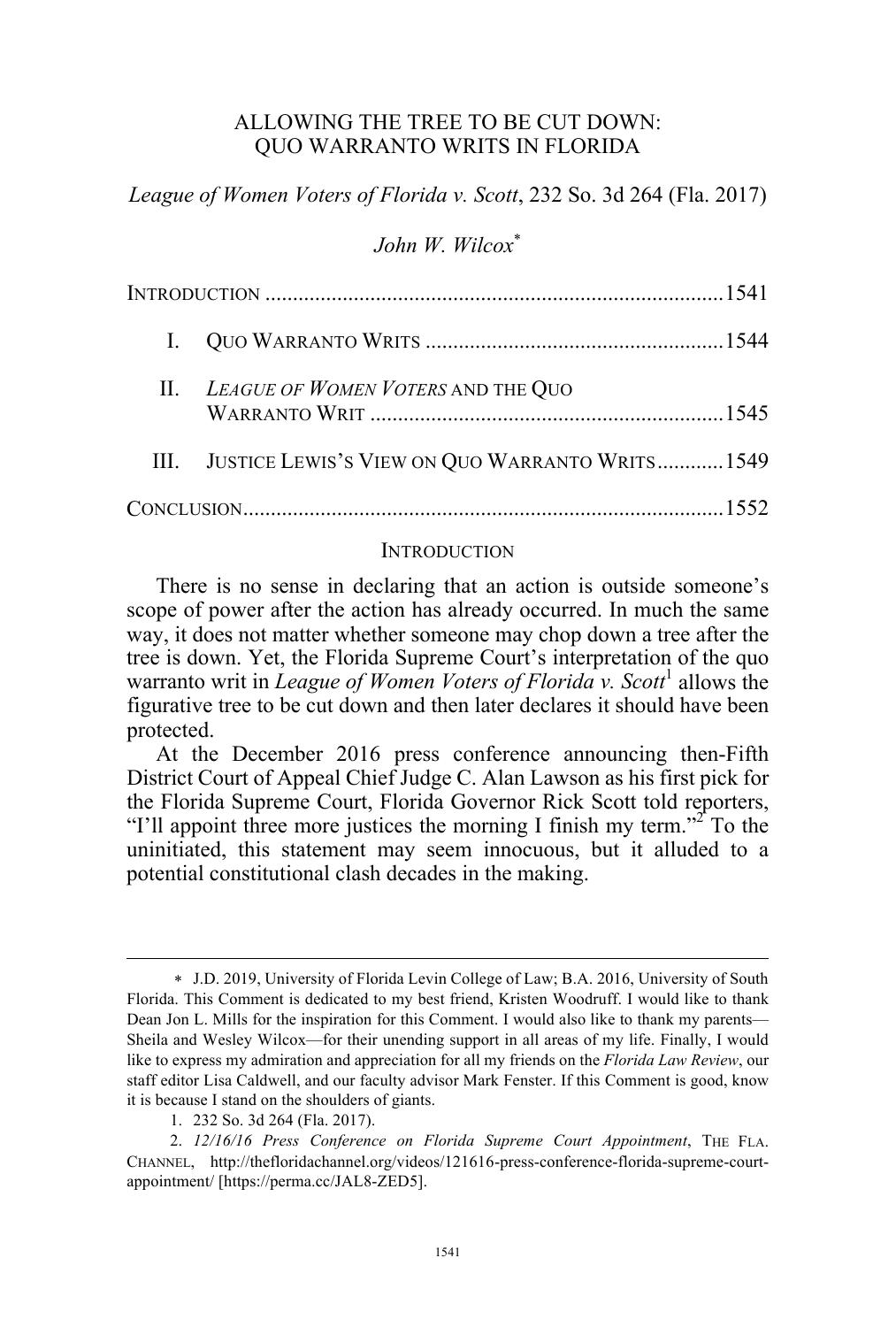Unlike the federal system, justices on Florida's highest court are selected by an appointment process—a version of the Missouri Plan<sup>3</sup> involving only a Judicial Nominating Commission (JNC) and the governor.<sup>4</sup> When a vacancy opens on the Florida Supreme Court, the Florida constitution tasks a JNC with nominating between three and six nominees for the open seat.<sup>5</sup> The governor selects the new justice from this list of nominees.<sup>6</sup> The new justice then takes her seat on the bench, with no involvement by the legislative branch.<sup>7</sup>

Also, unlike the federal judiciary, Florida imposes the limitation of mandatory retirement upon its members of the state's highest court.<sup>8</sup> At the time the Florida Supreme Court rendered its decision in *League of Women Voters*, the mandatory retirement age for a justice in Florida was seventy.<sup>9</sup> On the justice's seventieth birthday, the justice must retire or, if the justice's birthday falls in the second half of her term, <sup>10</sup> the justice may serve the remainder of her six-year term.<sup>11</sup> At the conclusion of the

5. *See id.* ("Whenever a vacancy occurs in a judicial office . . . the governor shall fill the vacancy by appointing . . . one of not fewer than three persons nor more than six persons nominated by the appropriate judicial nominating commission."). A Judicial Nominating Commission consists of: (1) five members—who reside in the territorial jurisdiction of the affected court, with two who are actively practicing members of The Florida Bar—selected by the governor and (2) four members—who are actively practicing members of The Florida Bar and reside in the territorial jurisdiction of the affected court—selected by the governor from nominees submitted by the Board of Governors of The Florida Bar. FLA. STAT. § 43.291(1) (2018).

6. *See* FLA. CONST. art. V, § 11(a).

10. In 1976, Florida moved to merit-retention elections for justices on the state supreme court. *See generally* Scott G. Hawkins, *Perspective on Judicial Merit Retention in Florida*, 64 FLA. L. REV. 1421, 1422–25 (2012) (providing a short history and explanation of merit retention in Florida). Justices serve terms of six years. FLA. CONST. art. V, § 10(a). In every sixth year of service on the state high court, a justice faces merit retention. *Id.* If the justice is not retained meaning that less than 50% of voters voted to retain the justice—then the governor selects a new justice in the same way that he would have if the justice was forced to retire due to age. *Id.*

11. FLA. CONST. art. V, § 8 (2016). In addition to raising the mandatory retirement age, Amendment Six removed this language. *See* FLA. CONST. art. V, § 8 (2019).

 <sup>3.</sup> *See* Sandra Day O'Connor, *The Essentials and Expendables of the Missouri Plan*, 74 MO. L. REV. 479, 485–86 (2009).

<sup>4.</sup> *See* FLA. CONST. art. V, § 11(a).

<sup>7.</sup> *Id.*

<sup>8.</sup> FLA. CONST. art. V, § 8 (2016).

<sup>9.</sup> *Id.* During the 2018 election, Florida voters approved Amendment Six, which—in addition to two other entirely unrelated constitutional changes—changed the mandatory retirement age to seventy-five. *See, e.g.*, *Florida Amendment 6, Marsy's Law Crime Victim Rights, Judicial Retirement Age, and Judicial Interpretation of Laws and Rules Amendment (2018)*, BALLOTPEDIA, https://ballotpedia.org/Florida\_Amendment 6, Marsy%27s Law Crime Victims\_Rights,\_Judicial\_Retirement\_Age,\_and\_Judicial\_Interpretation\_of\_Laws\_and\_Rules \_Amendment\_(2018) [https://perma.cc/GQ83-5TEG].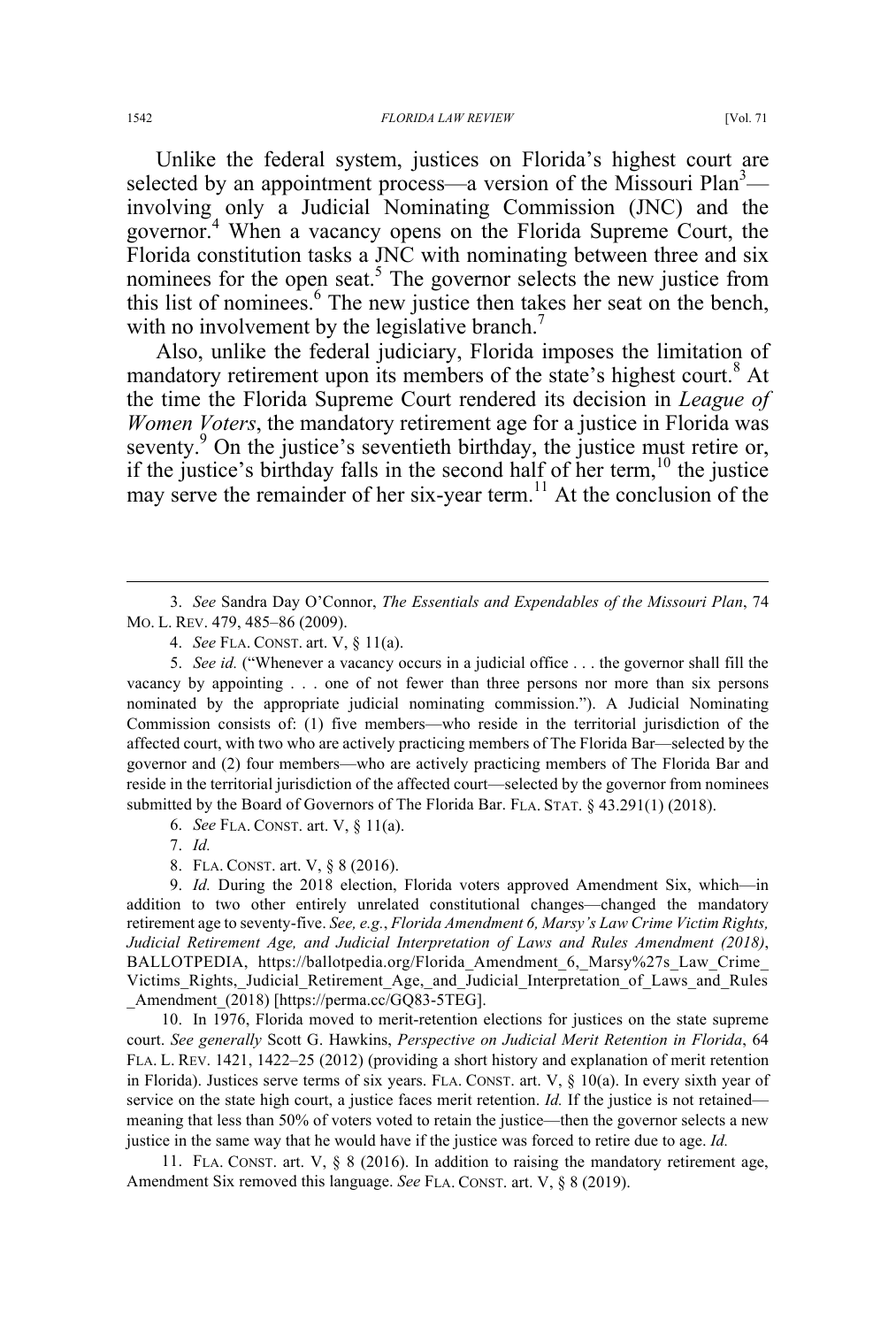retiring justice's term, the governor in office at the time of the vacancy must appoint a successor justice.<sup>12</sup>

An unintended consequence of this selection and retirement scheme is that, in some instances, the term of a governor leaving office and the term of a justice being forced to retire would occur at the same time.<sup>13</sup> In Florida, the governor's term runs for four years—from the first Tuesday after the first Monday in the year following his election to the first Monday of the year following the election of a new governor.<sup>14</sup> So, at the stroke of midnight on that Tuesday, the outgoing governor's term ends and the new governor's term begins.<sup>15</sup> Similarly, an outgoing justice's term ends at midnight on the first Tuesday after the first Monday of the year after the sixth year of the justice's final term.<sup>16</sup> Simply put, at the stroke of midnight, the outgoing governor's term ends, the incoming governor's term begins, and the term-limited justice's term ends. This raises the question: Could the outgoing governor select a justice to replace an outgoing justice when his term ends at the same time as the outgoing justice's term?

Governor Scott's statement to the press regarding his intention to "appoint three more justices the morning [he] finish[ed his] term" reflected his view that he did have the power to appoint justices to replace those whose terms ended at the same time as his—midnight on January 8, 2019.<sup>17</sup> Accordingly, in June 2017, the League of Women Voters (the "League") brought suit to challenge the Governor's view on his power to appoint replacements for the three outgoing justices—Justices Barbara Pariente, Fred Lewis, and Peggy Quince.<sup>18</sup> The League argued that, "[a]s

16. FLA. CONST. art. V, § 11(a).

17. *12/16/16 Press Conference on Florida Supreme Court Appointment*, *supra* note 2. Governor Scott's term ended at midnight on January 8, 2019, as he was ineligible to run for a third term as governor. *See* FLA. CONST. art. IV, § 5(b).

18. Petition for Writ of Quo Warranto at 3, *League of Women Voters*, 232 So. 3d 264 (No. SC17-1122). This question was of great importance in the lead-up to the 2018 gubernatorial election, as the three justices being forced to retire were the only three remaining justices appointed by a Democratic governor—the remainder being Republican appointees. *See Former Justices*, FLA. SUP. CT., https://www.floridasupremecourt.org/Justices/Former-Justices

 <sup>12.</sup> *Id.* § 11(a).

<sup>13.</sup> Following Amendment Six's passage in 2018, this would only happen if a justice was not retained in her merit-retention election. *See supra* text accompanying notes 98–109.

<sup>14.</sup> FLA. CONST. art. IV, § 5(a).

<sup>15.</sup> Governor Scott argued that a new governor's term would not begin until he took the oath of office—at a ceremony in the morning of the first day of his term. Governor's Response in Opposition to Petition for Writ of Quo Warranto at 21, League of Women Voters of Fla. v. Scott, 232 So. 3d 264 (Fla. 2017) (No. SC17-1122). However—as Justice Quince noted—all governors in the twenty-first century have taken the oath before their term actually began, ensuring that they assumed the office of governor at exactly midnight on the first day of their term. *League of Women Voters*, 232 So. 3d at 267–68 (Quince, J., concurring).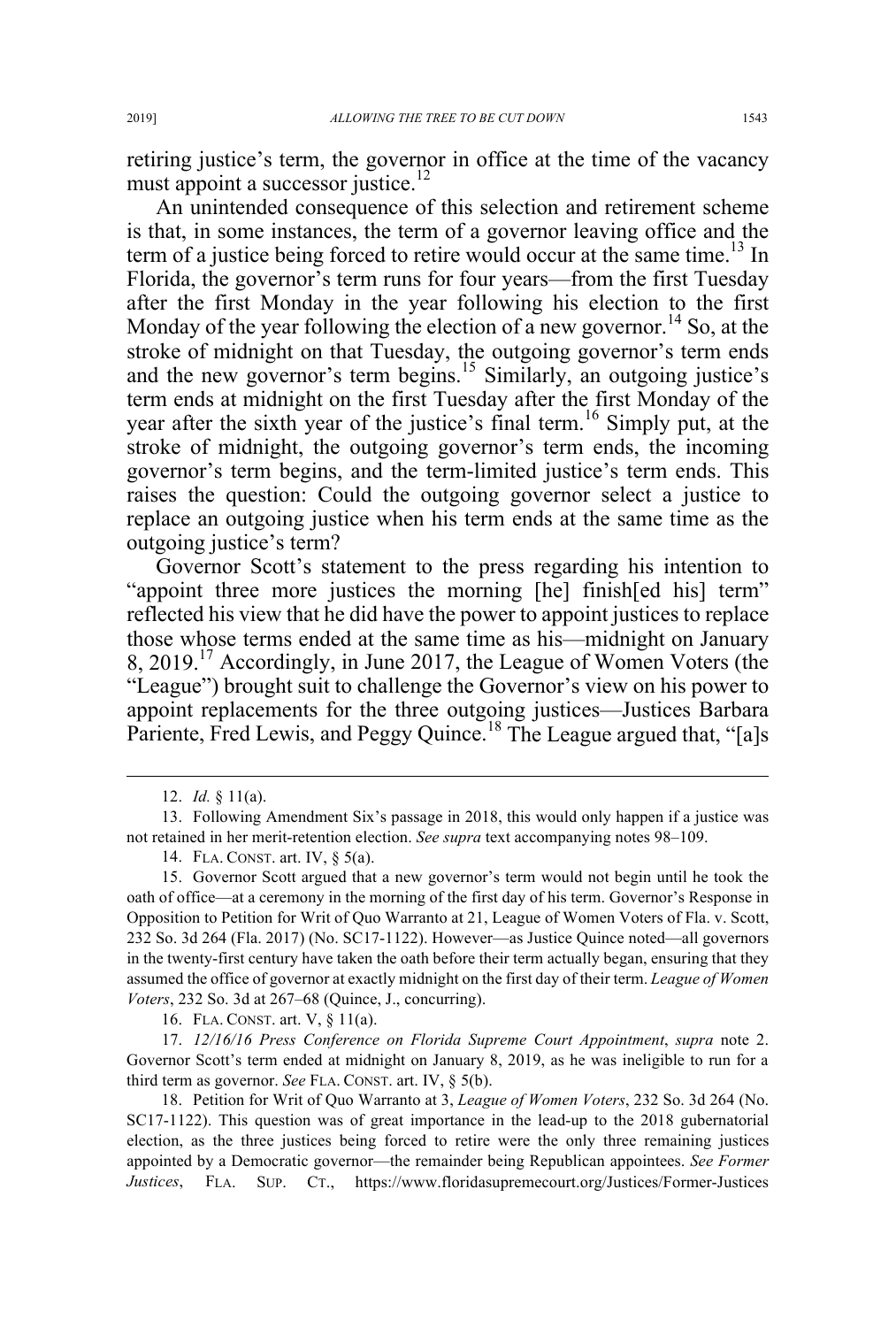a matter of constitutional law, [the three outgoing justices'] judicial terms do not expire to create vacancies until Governor Scott's successor will have taken office."<sup>19</sup> To resolve these long-standing conflicting views<sup>20</sup> on gubernatorial power, the League sought "a writ of quo warranto to prevent Governor Scott from appointing the successor to any justice ... whose final term expires [o]n January  $[8, 2019]^{21}$ 

# I. QUO WARRANTO WRITS

A quo warranto writ is an extraordinary writ used to challenge a defendant's ability to exercise a power or right derived from the state.<sup>22</sup> "'[Q]uo warranto' means 'by what authority'" and serves as a way to challenge a state actor's usurpation or misuse of a certain power.<sup>23</sup> The Florida constitution explicitly places the power to issue quo warranto writs to "state officers and state agencies" with the state supreme court.<sup>24</sup> This power, however, is discretionary.<sup>25</sup> Accordingly, quo warranto writs provide an effective recourse to block state actions that are overbroad but have yet to cause any quantifiable harm.

19. Petition for Writ of Quo Warranto, *supra* note 18, at 2.

- 23. Fla. House of Representatives v. Crist, 999 So. 2d 601, 607 (Fla. 2008).
- 24. FLA. CONST. art. V, § 3(b)(8).
- 25. *See id.* (noting that the Court "*[m]ay* issue writs of quo warranto" (emphasis added)).

 <sup>[</sup>https://perma.cc/H5RP-GNR3]. In the end, Ron DeSantis, a Republican, defeated Andrew Gillum, a Democrat, to succeed Governor Scott. Jessica Taylor, *Democrat Andrew Gillum Concedes Florida Governor's Race to Ron DeSantis*, NPR (Nov. 17, 2018, 5:39 PM), https://www.npr.org/2018/11/17/668321180/andrew-gillum-concedes-floridas-governor-s-raceto-ron-desantis [https://perma.cc/AA6K-4CXH]. However, the margin between the candidates was less than half of a percentage point—the tightest in state history. *Id.* Since the chance for a Democrat to be elected governor and, in turn, appoint three new justices to maintain the ideological makeup of the court was seen as good, ensuring that the newly elected governor—and not Governor Scott—was able to make the appointments was a high priority for state Democrats. *See* Mary Ellen Klas, *Who Gets to Appoint 3 New Florida Justices, Rick Scott or the Next Governor?*, TAMPA BAY TIMES (Nov. 1, 2017), https://www.tampabay.com/news/courts/Whogets-to-appoint-3-new-Florida-justices-Rick-Scott-or-the-next-governor-\_162229946 [perma.cc/ 8X3N-FQ7S].

<sup>20.</sup> In 1998, Governor Lawton Chiles—a Democrat whose term was ending—faced a similar dilemma. Linda Kleindienst, *Bush, Chiles Agree to Put Black Woman on Supreme Court*, ORLANDO SENTINEL (Dec. 9, 1998), http://articles.orlandosentinel.com/1998-12-09/news/981 2090161\_1\_quince-lawton-chiles-supreme-court [https://perma.cc/5X3N-YAZ9]. Justice Ben Overton's term was set to expire on the night of Governor Chiles's last day in office. *Id.* To avoid a constitutional clash, Governor Chiles reached an agreement with his successor, Governor-elect Jeb Bush—a Republican—to jointly appoint Justice Peggy Quince. *Id.* A similar situation occurred when Governor Chiles took office. James C. Clark, *Past Inaugurals Have Been Time for Dirty Deals*, ORLANDO SENTINEL (Jan. 6, 1991), http://articles.orlandosentinel.com/1991-01- 06/news/9101040758\_1\_florida-governors-oath-bob-martinez [https://perma.cc/4BMA-PKJ9].

<sup>21.</sup> Petition for Writ of Quo Warranto, *supra* note 18, at 3.

<sup>22.</sup> *Ex parte* Smith, 118 So. 306, 307 (Fla. 1928).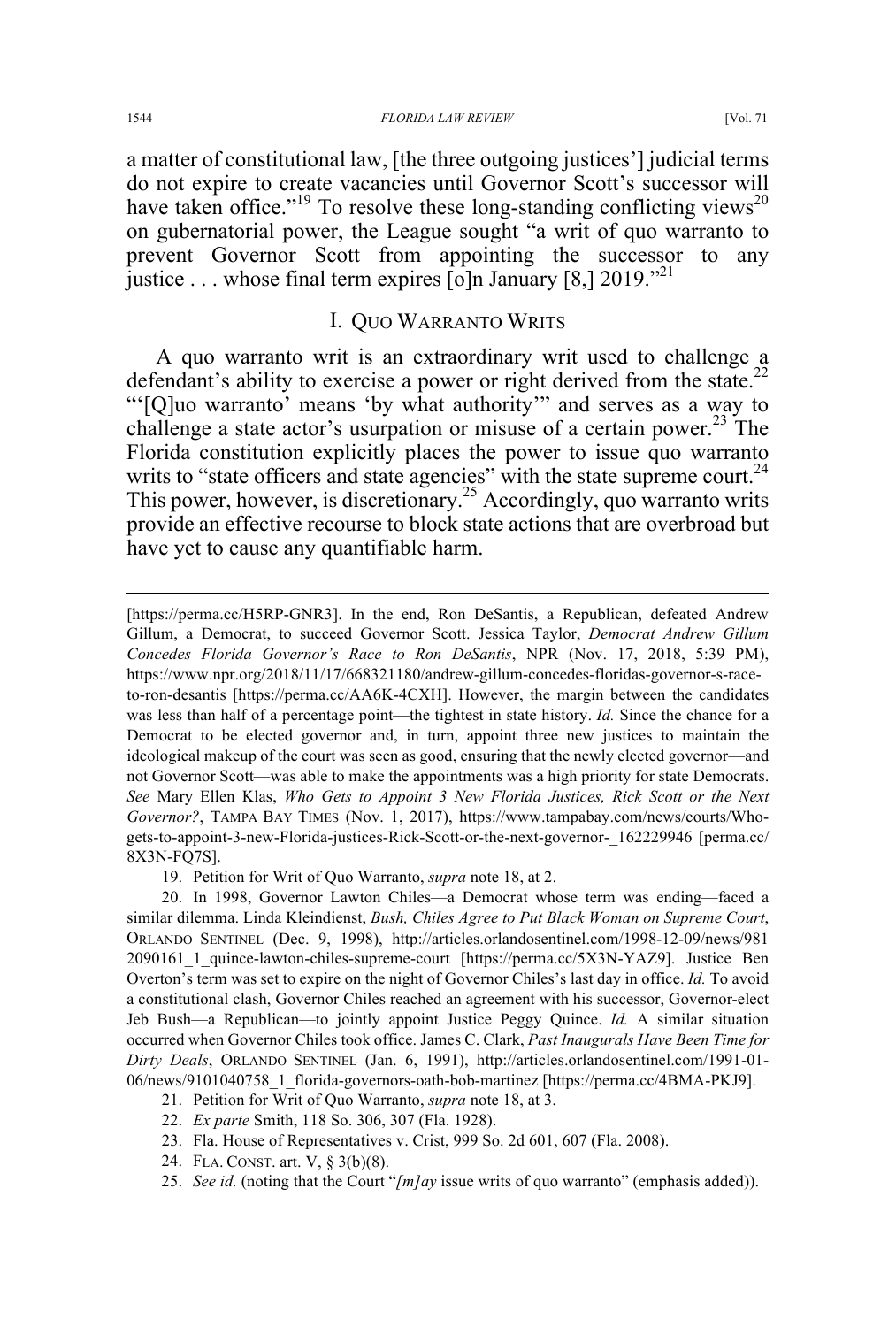The origin of the quo warranto writ—a common law writ of inquiry is relatively obscured by its age. $26$  However, eighteenth-century legal scholar William Blackstone, in his influential treatise *Commentaries on the Law of England*, described the writ as a "writ of right for the king, against [someone] who . . . usurps any office, franchise or liberty" of the Crown.<sup>27</sup> Over time, however, the writ has turned into a remedy designed to oust the usurper of a power from the state and to punish him with a criminal fine. $28$ 

As with many old English legal concepts, the quo warranto writ was made part of the law of several states when the United States came into existence.<sup>29</sup> In 1894, the Florida Supreme Court observed that "for some time before the revolution the writ was regarded in England, though criminal in form, as a civil proceeding to test the right of a party to exercise a franchise, and of ousting a wrongful possessor."<sup>30</sup> Since then, the writ of quo warranto in Florida has served as the legal remedy available to constrain a state official or agency acting outside of constitutional bounds. $31$ 

Generally, absent an alternate statutory framework, the writ is the only remedy for a usurpation of state power.<sup>32</sup> Likewise, if there is another sufficient remedy, the writ is not available. $33$  In this regard, the writ often serves as the sole method for testing the political power of a state official. It is a powerful—and effective—way for citizens to constrain the state government to the limits of power established by the state constitution.<sup>34</sup>

## II. *LEAGUE OF WOMEN VOTERS* AND THE QUO WARRANTO WRIT

Under article V, § 3(b)(8) of the Florida constitution, the Florida Supreme Court has discretionary original jurisdiction over quo warranto

 <sup>26.</sup> For a more extensive history of the quo warranto writ in Florida, see generally Richard W. Ervin & Roy T. Rhodes, *Quo Warranto in Florida*, 4 U. FLA. L. REV. 559 (1951).

<sup>27.</sup> 3 WILLIAM BLACKSTONE, COMMENTARIES ON THE LAWS OF ENGLAND \*263.

<sup>28.</sup> Buckman v. State *ex rel.* Spencer, 15 So. 697, 699 (Fla. 1894).

<sup>29.</sup> *See* Territory v. Lockwood, 70 U.S. (3 Wall.) 236, 238–39 (1866).

<sup>30.</sup> *Buckman*, 15 So. at 699.

<sup>31.</sup> Winter v. Mack, 194 So. 225, 228 (Fla. 1940) ("Quo warranto is the proper remedy to test the right of a person to hold an office or franchise or exercise some right of privilege, the peculiar powers of which are derived from the State.").

<sup>32.</sup> Swoope v. City of New Smyrna, 125 So. 371, 372 (Fla. 1929).

<sup>33.</sup> *Id.*

<sup>34.</sup> In Florida—as in all states—the constitution serves as a limiting document, placing boundaries around near unlimited power vested in the state government and reserving power to the people of the state. *See* FLA. CONST. art. I, § 1 ("All political power is inherent in the people. The enunciation herein of certain rights shall not be construed to deny or impair others retained by the people."); *see also infra* note 107 (citing similar constitutional provisions in other states).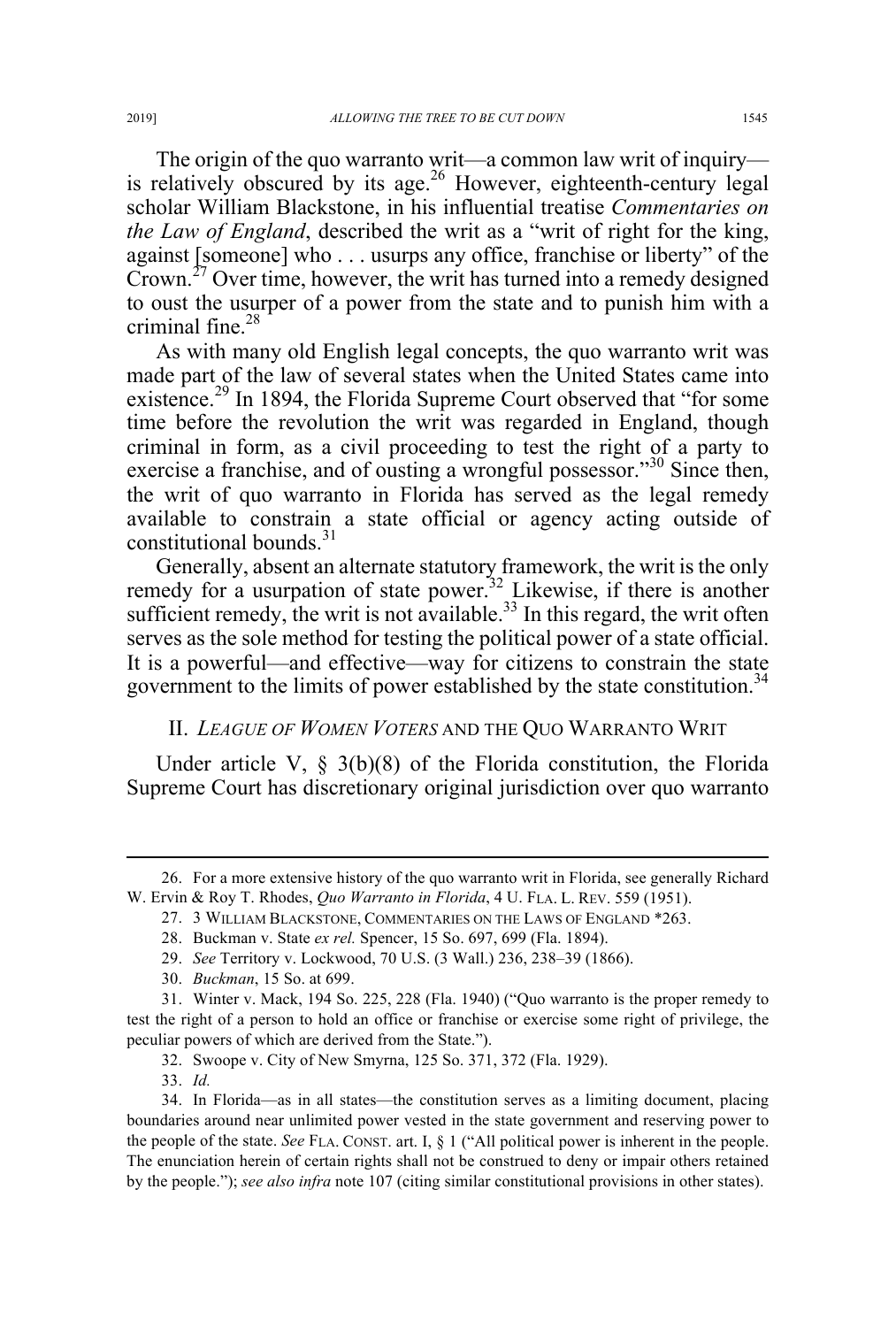writs.<sup>35</sup> The court accepted jurisdiction over the League's challenge to the Governor and heard arguments in November 2017—almost a year after the Governor's initial comment and a year before the election for the next governor.<sup>36</sup> In a per curiam decision, the court found that it did not have jurisdiction to issue a quo warranto writ related to Governor Scott's intention to appoint replacements for the three retiring justices because the Governor had not yet exercised a power beyond his authority.<sup>37</sup>

The League's challenge to Governor Scott's assertion that he could appoint the replacements for Justices Pariente, Lewis, and Quince centered around two issues: Could the Governor appoint the replacements and could the court issue a writ of quo warranto to answer the first question?<sup>38</sup>

With regard to the first question, there was general consensus that Governor Scott did not have the power to appoint the replacement justices.<sup>39</sup> While the per curiam majority opinion does not hint at this, Justice Quince's concurrence points out that, under any reasonable reading of the Florida constitution, Governor Scott would be unable to appoint replacements for justices whose terms ended concurrently with his.<sup>40</sup> And, as evidenced by the eventual issuance of the quo warranto writ, Justice Quince's view was correct.<sup>41</sup>

However, the more significant issue of the challenge was the appropriateness of a quo warranto writ before Governor Scott actually appointed replacement justices. The Governor argued that, irrespective of the determination regarding his ability to make the appointments, the League could not raise a quo warranto challenge for a power that he had not yet exercised.<sup>42</sup> Further, the Governor argued that until he actually appointed the replacement justices, the League could not seek a quo warranto writ to challenge his power to appoint the replacement iustices. $43$ 

 <sup>35.</sup> FLA. CONST. art. V, § 3(b)(8).

<sup>36.</sup> League of Women Voters of Fla. v. Scott, 232 So. 3d 264, 264 (Fla. 2017).

<sup>37.</sup> *Id.* at 264, 266.

<sup>38.</sup> *Id.* at 264–65.

<sup>39.</sup> Even counsel for the Governor seemed to agree. *See* Transcript of Oral Argument, League of Women Voters, 232 So. 3d 264 (No. SC17-1122), https://wfsu.org/gavel2gavel/ transcript/pdfs/17-1122.pdf [https://perma.cc/U6Y2-YF3A].

<sup>40.</sup> *League of Women Voters*, 232 So. 3d at 267–68 (Quince, J., concurring).

<sup>41.</sup> *See* Order Granting Writ of Quo Warranto, League of Women Voters of Fla. v. Scott, 257 So. 3d 900 (Fla. 2018) (No. SC18-1573).

<sup>42.</sup> Governor's Response in Opposition to Petition for Writ of Quo Warranto, *supra* note 15, at 9–11.

<sup>43.</sup> *Id.*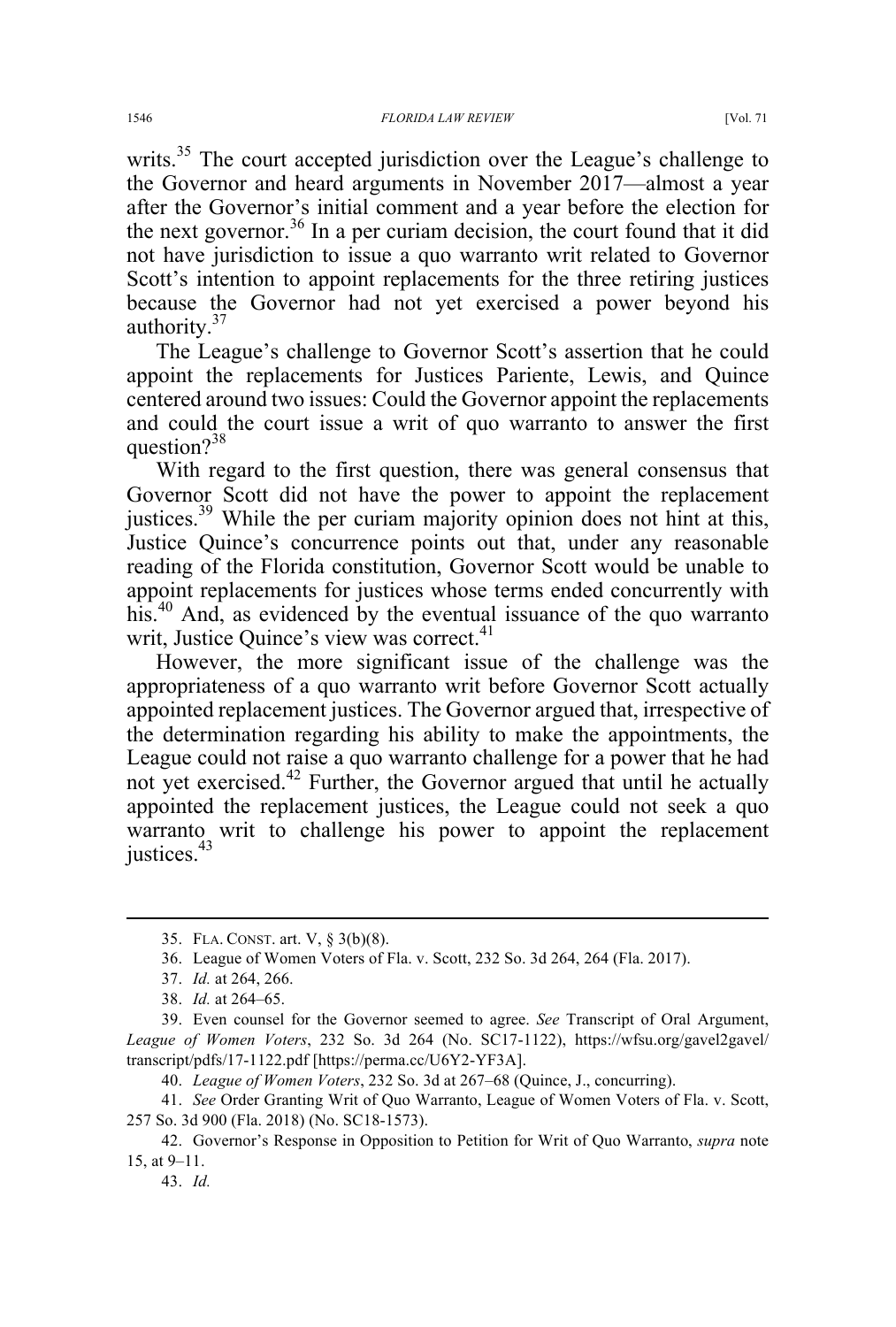The per curiam majority opinion rested its decision solely on this portion of the argument.<sup>44</sup> The majority opinion avoided any ruling on

the substantive grounds for the quo warranto writ and instead focused on its timeliness.45 The court reasoned that both the purpose of quo warranto writs and their historical usage showed that this remedy was unavailable to the League at that time.<sup>46</sup>

In its analysis, the majority first turned to the purpose of quo warranto writs, as established in *Swoope v. City of New Smyrna*. <sup>47</sup> In *Swoope*, decided in 1929, the court noted that a challenge to an individual's exercise of authority "appropriately fall[s] within the jurisdiction of the common law courts by proceedings in quo warranto."48 Further, it stated that quo warranto is available the moment that a power is usurped.<sup>49</sup> As established by this precedent, the purpose of quo warranto writs is to determine whether a state actor has "improperly exercised a right or power from the State."<sup>50</sup> So, in the view of the majority, to grant or deny a quo warranto writ for a "threatened exercise of power"—what Governor Scott's pronouncement of his intention to appoint new justices was would be "an impermissible advisory opinion based upon hypothetical facts $"$ <sup>51</sup>

Subsequently, the majority noted that Florida courts have typically constrained the use of the writ to actions by officials that have already taken place. The majority cited three cases where the state actor had already acted and the court then held that a quo warranto writ was the "appropriate vehicle" to challenge the completed action.<sup>52</sup> Accordingly,

 <sup>44.</sup> *League of Women Voters*, 232 So. 3d at 266 ("Until some action is taken by the Governor, the matter the League seeks to have resolved is not ripe, and this Court lacks jurisdiction to determine whether quo warranto relief is warranted.").

<sup>45.</sup> *Id.*

<sup>46.</sup> *Id.* at 265.

<sup>47.</sup> 125 So. 371 (Fla. 1929).

<sup>48.</sup> *Id.* at 372.

<sup>49.</sup> *Id.*

<sup>50.</sup> *League of Women Voters*, 232 So. 3d at 265.

<sup>51.</sup> *Id.* Under the Florida constitution, the governor—though only for questions "affecting the governor's executive powers and duties"—may ask for and receive advisory opinions from the Florida Supreme Court. FLA. CONST. art. IV, § 1(c).

<sup>52.</sup> *League of Women Voters*, 232 So. 3d at 265–66 (first citing Whiley v. Scott, 79 So. 3d 702, 705 (Fla. 2011) (reviewing the Governor's authority to issue an executive order suspending the rulemaking procedures of state agencies—after the order was issued); then citing State *ex rel.* Butterworth v. Kenny, 714 So. 2d 404, 406 (Fla. 1998), *abrogated in part by* Darling v. State, 45 So. 3d 444 (Fla. 2010) (reviewing the authority of the Office of the Capital Collateral Regional Counsel for the Northern and Southern Regions to represent death row inmates—after the Office began filling suits on the inmates' behalf); and then citing Ayala v. Scott, 224 So. 3d 755, 756– 57 (Fla. 2017) (reviewing the Governor's authority to issue executive orders reassigning the prosecution of certain cases from one state attorney to another—after the orders were issued)).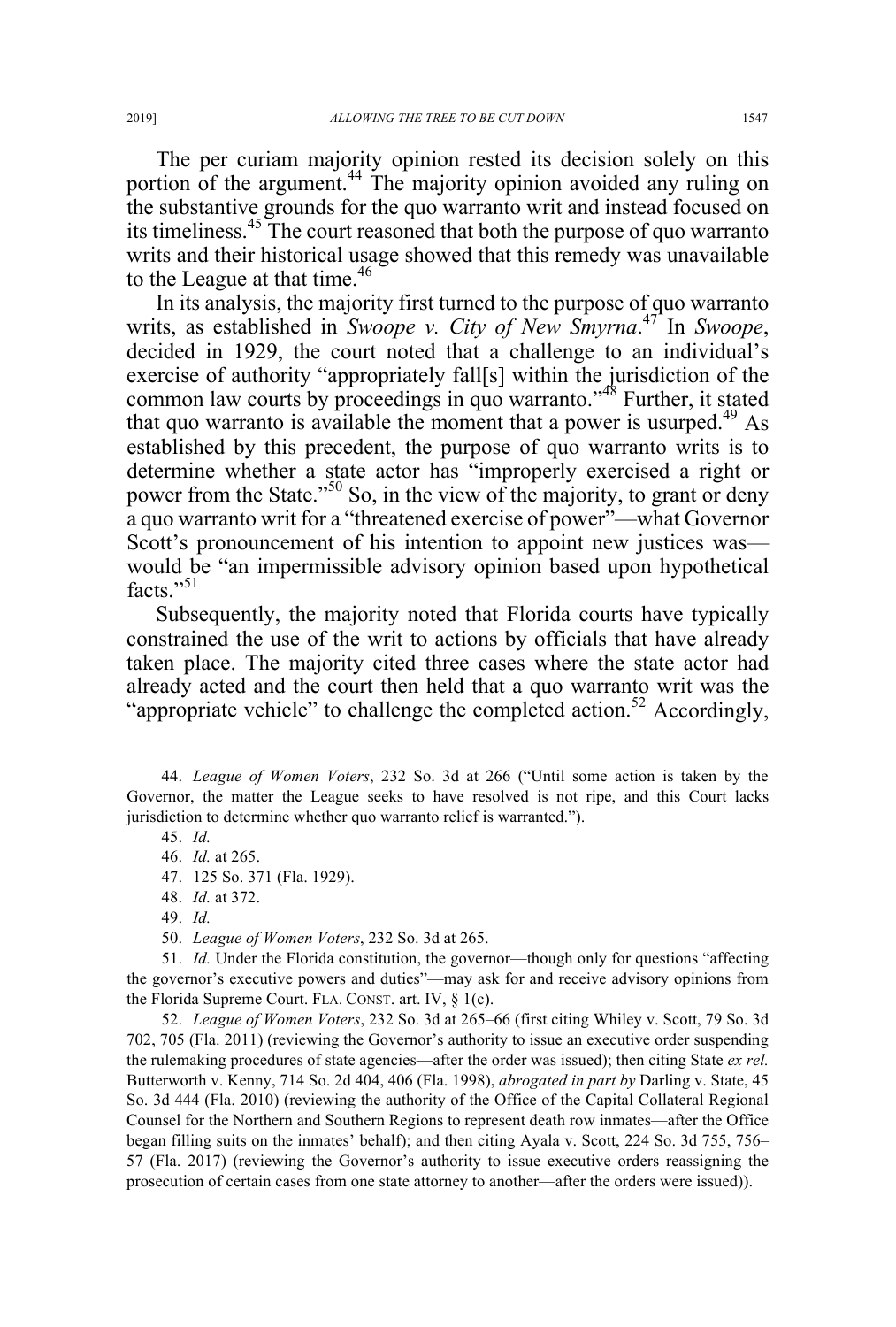the majority concluded that the use of a "[writ of] quo warranto to review an action which is merely contemplated but not consummated . . . would require this Court to depart from the historical application of the writ."<sup>53</sup>

Additionally, addressing a point by the League, the majority dismissed the argument that the court's previous decision in *Florida House of Representatives v. Crist*<sup>54</sup> suggested that quo warranto writs could be used to prohibit future conduct.55 Rather, the court in *Crist* said that, while "[t]he Governor contends that this Court lacks jurisdiction because the House does not seek . . . to enjoin the future exercise of his authority[,]  $\ldots$  these are not the only grounds for issuing such a writ."<sup>56</sup> This language suggests that "enjoin[ing] the future exercise of . . . authority" is one—though not the only—ground to issue a quo warranto writ.<sup>57</sup> The *League of Women Voters* majority summarily rejected this reading of *Crist* but never addressed alternative interpretations. 58

In the end, the majority opinion—while rejecting the League's challenge at that time—left the door open for a quo warranto writ before the Governor actually made appointments to the court.<sup>59</sup> So, when the Governor finally made a concrete action toward appointing the replacement justices—directing the Florida Supreme Court JNC to begin soliciting applications for the positions—the League again filed for a quo warranto writ.<sup>60</sup> Yet, in an unsigned order, the court this time issued the writ of quo warranto against the Governor, declaring in no uncertain terms that "[t]he governor who is elected in the November 2018 general election has the sole authority to fill the vacancies  $\dots$ ."<sup>61</sup>

However, was the court's decision to wait for the Governor to affirmatively act the proper interpretation of the use of the writ? Justice Lewis's dissent in *League of Women Voters* argued it was not.<sup>62</sup>

59. *Id.* at 266 ("Until some action is taken by the Governor, the matter the League seeks to have resolved is not ripe, and this Court lacks jurisdiction to determine whether quo warranto relief is warranted.").

60. Emergency Petition for Writ of Quo Warranto at 10–11, League of Women Voters of Fla. v. Scott, 257 So. 3d 900 (Fla. 2018) (No. SC18-1573).

 <sup>53.</sup> *Id.* at 266.

<sup>54.</sup> 999 So. 2d 601 (Fla. 2008).

<sup>55.</sup> *League of Women Voters*, 232 So. 3d at 265 n.1.

<sup>56.</sup> *Crist*, 999 So. 2d at 607.

<sup>57.</sup> *Id.*

<sup>58.</sup> *See League of Women Voters*, 232 So. 3d at 265 n.1.

<sup>61.</sup> Order Granting Writ of Quo Warranto, *supra* note 41.

<sup>62.</sup> *League of Women Voters*, 232 So. 3d at 268 (Lewis, J., dissenting).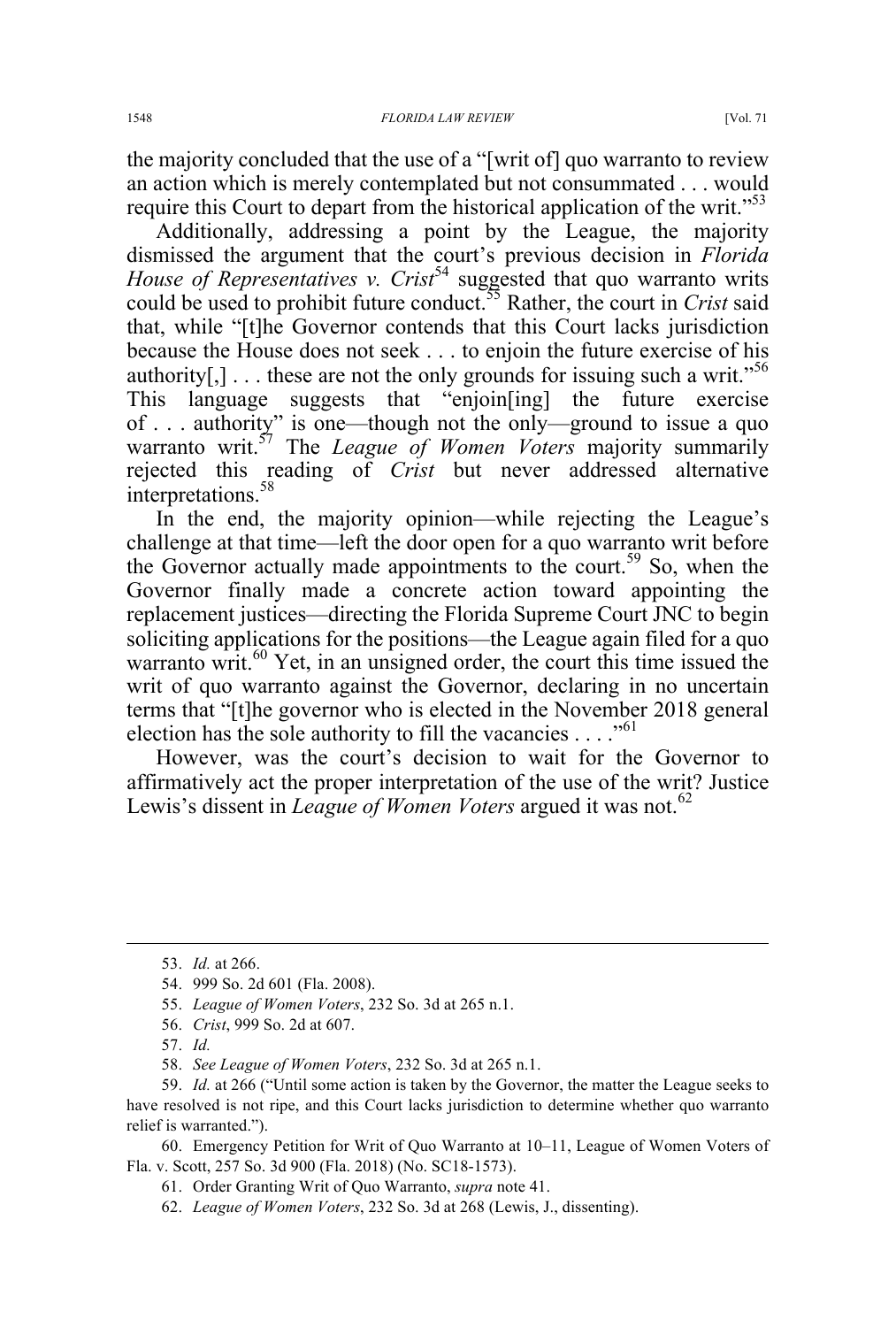### III. JUSTICE LEWIS'S VIEW ON QUO WARRANTO WRITS

Justice Lewis's dissent provides an alternative view on the use of the quo warranto writ to prevent imminent usurpation of power. Justice Lewis argued that the court should have granted the quo warranto writ in this instance because Governor Scott's intention to appoint the replacement justices—despite having taken no actions—was "concrete and unequivocal" enough to not be an advisory opinion. $63$  Justice Lewis's argument discussed the history of quo warranto writs in the state, the purpose of quo warranto writs, the use of quo warranto writs in similar situations but in different states, and the practical considerations behind the use of this extraordinary writ.<sup>64</sup>

First, Justice Lewis looked to Florida precedent, including a recent case that also involved an attempted judicial appointment by Governor Scott. In *Lerman v. Scott*,<sup>65</sup> decided in 2016, Governor Scott's ability to fill a vacancy for a county court judge, created by Florida's Resign to Run statute,<sup>66</sup> was challenged with a petition for a writ of quo warranto by Gregg Lerman, a candidate in the election to replace the retiring judge. $67$ Governor Scott had announced his intention to appoint a successor to the outgoing judge, yet under Florida Statutes section 99.012, the resignation of a judge creates a vacancy that should be filled by an election, preventing the governor from appointing a replacement.<sup>68</sup> The Florida Supreme Court found that section 99.012 restricted a governor's appointment powers and, accordingly, granted the writ of quo warranto finding that the appointment was outside the bounds of the Governor's powers.<sup>69</sup> Justice Lewis pointed out that this recent opinion shows the faulty logic of the majority in requiring the appointment to be "consummated" before quo warranto is appropriate. $\frac{70}{6}$ 

Further, Justice Lewis pointed to a myriad of cases that clearly state that quo warranto writs are "appropriate in cases of threatened or attempted action by a state official. $\frac{1}{2}$  In each of these cases, the Florida Supreme Court explicitly used the words "threatened" or "attempted"

 <sup>63.</sup> *Id.* at 269.

<sup>64.</sup> *See id.* at 268 (explaining Justice Lewis's take on quo warranto writs in the state as a whole).

<sup>65.</sup> No. SC16-783, 2016 WL 3127708 (Fla. June 3, 2016).

<sup>66.</sup> FLA. STAT. § 99.012 (2018).

<sup>67.</sup> *Lerman*, 2016 WL 3127708, at \*1.

<sup>68.</sup> FLA. STAT. § 99.012(3)(f)(1) ("[T]he resignation creates a vacancy in office to be filled by election.").

<sup>69.</sup> *Lerman*, 2016 WL 3127708, at \*1.

<sup>70.</sup> League of Women Voters of Fla. v. Scott, 232 So. 3d 264, 269 (Fla. 2017) (Lewis, J., dissenting).

<sup>71.</sup> *Id.* at 269–70.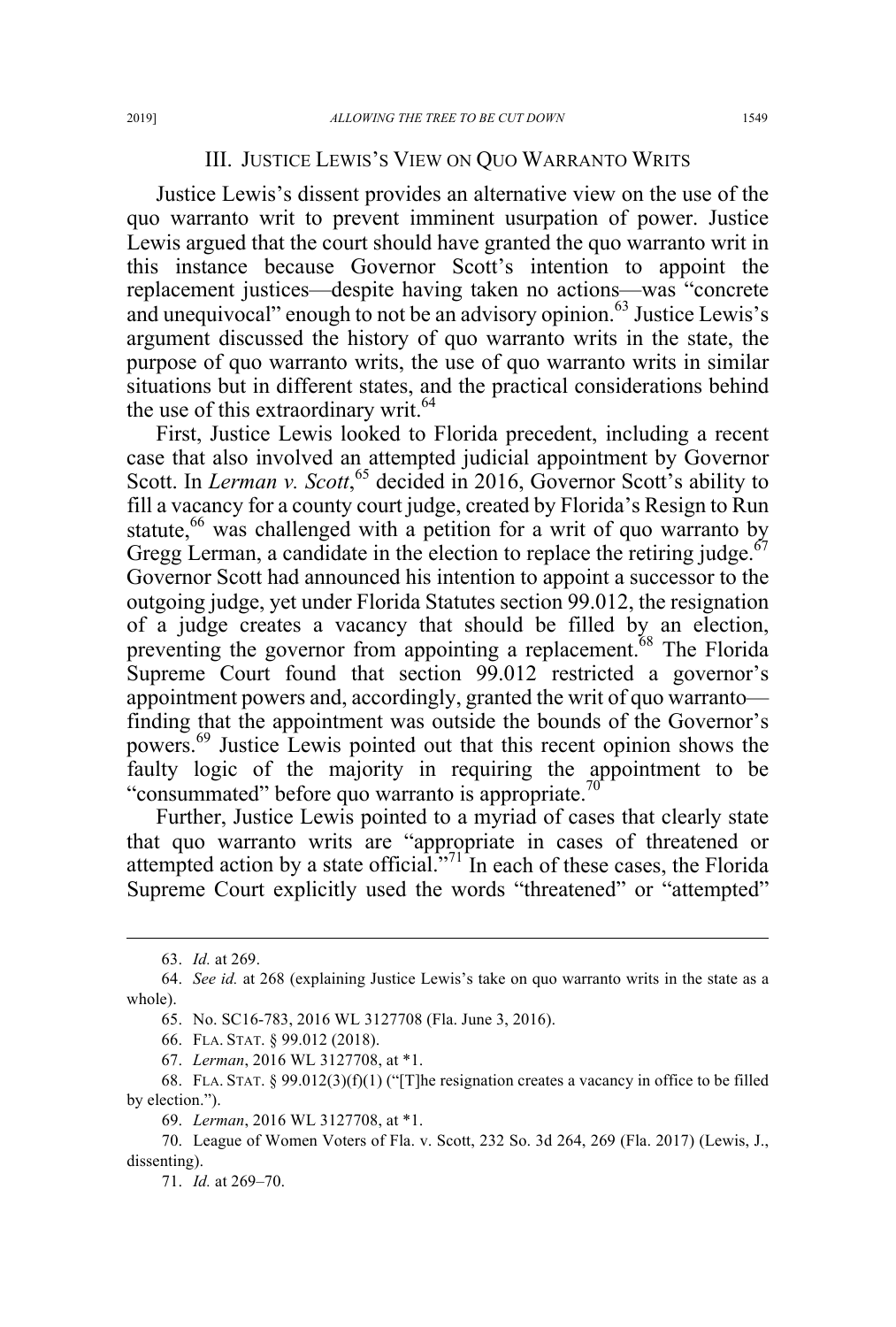action.<sup>72</sup> Moreover, the court has never limited the writ to acts that have already occurred or to acts that are ongoing.<sup>73</sup>

Second, Justice Lewis pointed to the very purpose of quo warranto writs as evidence that the majority's interpretation was illogically limited.<sup>74</sup> It is a generally recognized principle—both in Florida law<sup>75</sup> and in the old English common law origins of the writ<sup>76</sup>—that the quo warranto writ is "available to prevent significant impacts on the operation of government."<sup>77</sup> If the writ is only available after "illegal and unconstitutional conduct which produces disarray" occurs, Justice Lewis argued, then the writ can no longer prevent significant impacts—it would allow only for post hoc cleanup of those impacts.<sup>78</sup>

Justice Lewis also examined how other states interpret the quo warranto writ. In 2017, Vermont faced a situation similar to the one in Florida.<sup>79</sup> The outgoing governor, Governor Peter Shumlin, announced his intention to appoint the replacement for Justice John Dooley—who was in his last term.<sup>80</sup> Yet, Justice Dooley's term would not expire until April—months after Governor Shumlin had left office.<sup>81</sup> After Governor Shumlin announced his intention to appoint a successor, Vermont House of Representatives Minority Leader Don Turner filed a petition for a writ

74. *League of Women Voters*, 232 So. 3d at 271 (Lewis, J., dissenting).

78. *Id.*

 <sup>72.</sup> State *ex rel.* Bruce v. Kiesling, 632 So. 2d 601, 603 (Fla. 1994) ("[W]e note that the common law remedy of quo warranto is employed . . . to challenge a public officer's *attempt to exercise* some right or privilege derived from the State." (emphasis added)); State *ex rel.* Ervin v. Jacksonville Expressway Auth., 139 So.2d 135, 137 (Fla. 1962) ("It is a proper function of the Attorney General, in the interest of the public, to test the exercise, or *threatened exercise*, of power . . . through the process of a quo warranto proceeding." (emphasis added)); Adm'r, Retreat Hosp. v. Johnson, 660 So. 2d 333, 339 (Fla. Dist. Ct. App. 1995) ("[T]he remedy of quo warranto . . . is designed to challenge a public officer's *attempt to exercise* some right or privilege derived from the state . . . ." (emphasis added)).

<sup>73.</sup> *See* Fla. House of Representatives v. Crist, 999 So. 2d 601, 607 (Fla. 2008) (dismissing Governor Charlie Crist's argument that, since he had already completed the disputed action, a quo warranto writ would not be available); State *ex rel.* Butterworth v. Kenny, 714 So. 2d 404, 406 (Fla. 1998) (using quo warranto to determine the ability of the Office of Capital Collateral Regional Counsel for Southern and Northern Regions to represent death row inmates in civil rights lawsuits after the representation had concluded and the cases had been dismissed), *abrogated in part by* Darling v. State, 45 So. 3d 444 (Fla. 2010).

<sup>75.</sup> Whiley v. Scott, 79 So. 3d 702, 708 (Fla. 2011).

<sup>76.</sup> *See* JAMES L. HIGH, A TREATISE ON EXTRAORDINARY LEGAL REMEDIES § 591 (Chicago, 2d ed., Callaghan & Co. 1884).

<sup>77.</sup> *League of Women Voters*, 232 So. 3d at 268 (Lewis, J., dissenting).

<sup>79.</sup> Turner v. Shumlin, 163 A.3d 1173, 1175–76 (Vt. 2017).

<sup>80.</sup> *Id.* at 1176.

<sup>81.</sup> *Id.*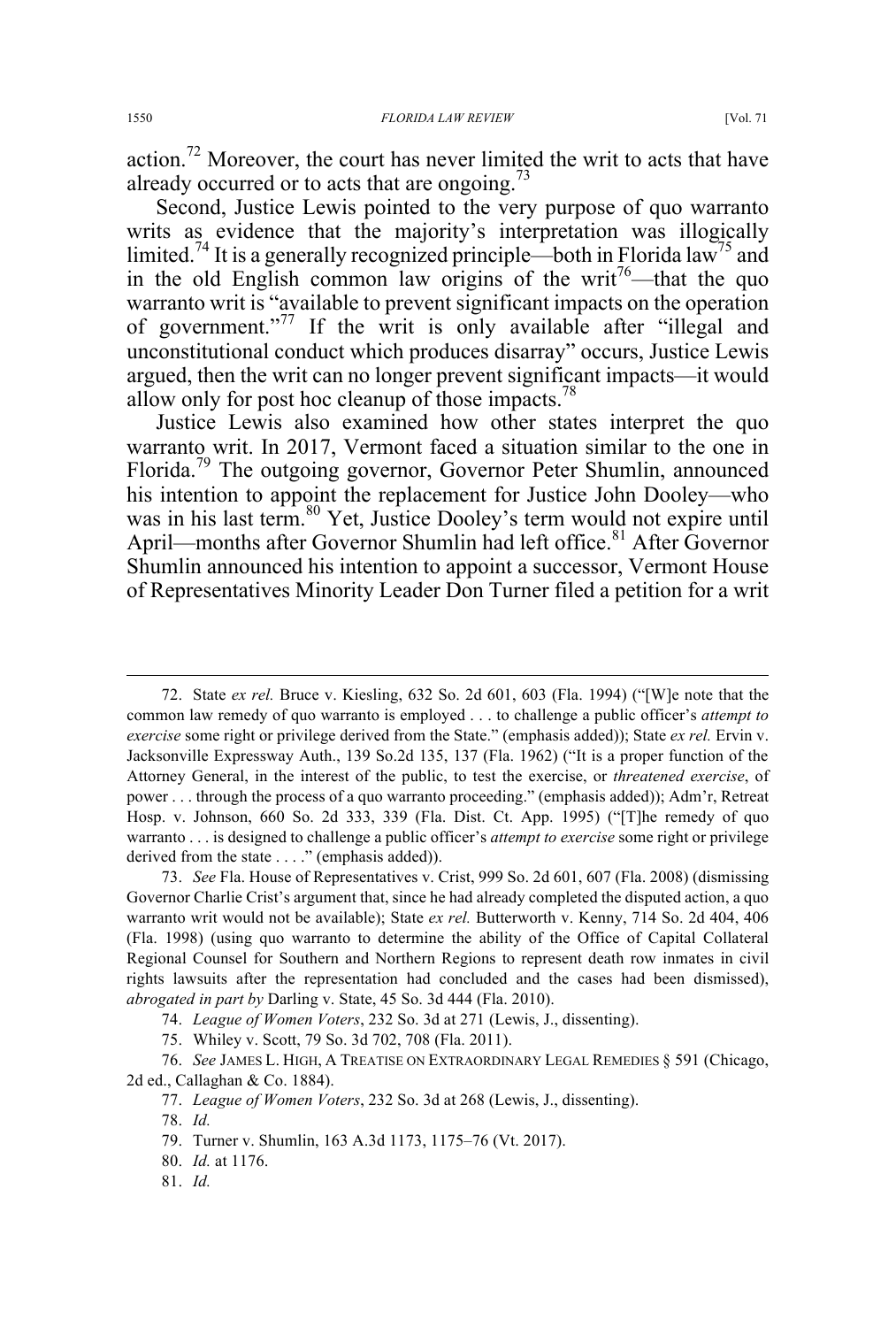of quo warranto to declare appointment outside of the Governor's power.<sup>82</sup>

Governor Shumlin—like Governor Scott—argued that his action could only be challenged by quo warranto after he made the appointment.<sup>83</sup> In the end, however, the Vermont Supreme Court granted the writ and extoled the value of ensuring the "integrity of our governing institutions and the people's confidence in them."84 Justice Lewis argued that, by ignoring this interpretation of the quo warranto writ, the majority adopted a wrongheaded approach to this old English extraordinary writ and failed to maintain the "integrity of our governing institutions."<sup>85</sup>

Finally, Justice Lewis presented the majority's limits to the quo warranto writ as impractical.<sup>86</sup> Oftentimes the government—and the fallible humans who compose it—will stretch the bounds of its power, hoping to expand beyond its limits before it can be preemptively stopped.<sup>87</sup> This is particularly damaging if the action is long-lasting or permanent—as was Governor Scott's direction to the JNC to begin interviewing candidates for the new justices and to prepare short lists.<sup>88</sup> The majority, by limiting the use of quo warranto in this situation, allows harmful and illegal conduct to occur without practical remedies.<sup>89</sup> "Magnificent trees cut, pristine waters fouled, and unthinkable harm inflicted upon our citizens, which may not be prevented when the actor

85. League of Women Voters of Fla. v. Scott, 232 So. 3d 264, 268–69 (Fla. 2017) (Lewis, J., dissenting) (quoting *Turner*, 163 A.3d at 1188). Ironically, just like in Florida, the court allowed the then-composed Judicial Nominating Board—with members chosen by Governor Shumlin—to begin interviewing candidates and to select the short list for Governor Shumlin's successor to choose from. *See* Peter Hirschfeld, *Vermont Supreme Court Rules Shumlin Can't Appoint Justice's Replacement*, VPR (Jan. 4, 2017), http://digital.vpr.net/post/vermont-supremecourt-rules-shumlin-cant-appoint-justices-replacement#stream/0 [https://perma.cc/6GF7-YUZ2].

86. *League of Women Voters*, 232 So. 3d at 270 (Lewis, J., dissenting).

87. *See generally* ROBERT A. CARO, THE POWER BROKER: ROBERT MOSES AND THE FALL OF NEW YORK (1974) (explaining how Robert Moses, the New York City chief city planner and "master builder," planned construction projects). Despite dubious, at best, claims to and ongoing litigation over a piece of land, Mr. Moses began building a city park on the piece of land. *Id.* at 216–17. By the time appellate proceedings over the ownership of the land began, Mr. Moses had completed the park and it received hundreds of thousands of patrons. *Id.* Mr. Moses stepped over the limits of his power, but what was a court to do—Destroy the park and waste hundreds of thousands of taxpayer dollars? *Id.*

88. Pleus v. Crist, 14 So. 3d 941, 946 (Fla. 2009) ("We conclude that the Governor is bound by the Florida Constitution to appoint a nominee from the JNC's certified list, within sixty days of that certification. [W]e hold that . . . the Governor lacks authority under the constitution to seek a new list of nominees from the JNC and has a mandatory duty to fill the vacancy . . . with an appointment from the [original] list . . . .").

89. *League of Women Voters*, 232 So. 3d at 269 (Lewis, J., dissenting).

 <sup>82.</sup> *Id.*

<sup>83.</sup> *Id.* at 1177.

<sup>84.</sup> *Id.* at 1188.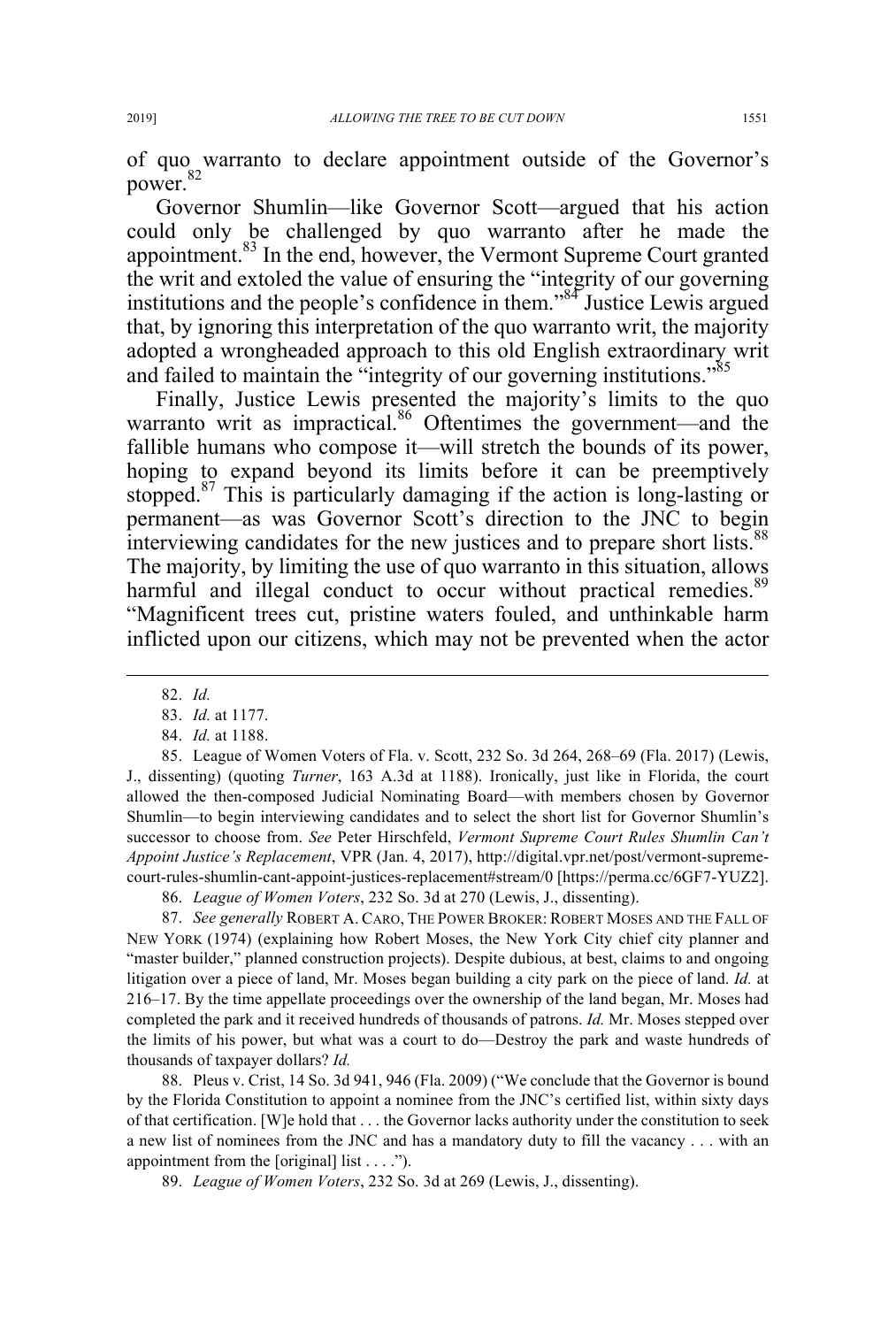plans and even announces his intentions."90 In his dissent, Justice Lewis argued that limiting this extraordinary writ in this way damages the constitutional order of the state.<sup>91</sup>

And, in the end, even if the majority opinion is correct that Florida has a more limited approach to quo warranto writs, Justice Lewis argued that this approach should be abandoned.<sup>92</sup> Justice Lewis noted that the majority's reluctance to look to a full picture of the writ's historical use overlooked precedent that gives the court significant leeway to use the writ.<sup>93</sup> Justice Lewis cited *State ex rel. Watkins v. Fernandez*, <sup>94</sup> which discussed how the court has, when necessary, allowed the writ to expand to circumstances beyond those originally intended.<sup>95</sup> In short, the law should be allowed to evolve with the varying needs of society.<sup>96</sup>

Quo warranto writs are remedial and extraordinary writs.  $97\,$  By limiting the writ to actions that have occurred or are ongoing, the majority fails to allow the writ to fulfill its function—to prevent usurpation of power and to allow the people to constrain the government to its constitutional limits in the absence of other remedies.<sup>98</sup> Justice Lewis argued that the purpose of the writ of quo warranto alone should allow the court to grant the writ to prevent Governor Scott from overstepping his constitutional authority.<sup>99</sup>

#### **CONCLUSION**

Quo warranto writs provide the people of the state of Florida with a tool to challenge the usurpation of power by state actors. As Justices Pariente, Quince, and Lewis; counsel for the Governor; and an eventual majority of the court all agreed, the Governor would have usurped power by appointing replacement justices for the three justices who were constitutionally required to retire concurrently with the expiration of Governor Scott's term in office. The only thing that remained contested was when the Supreme Court of Florida has the power to prevent this

99. *Id.*

 <sup>90.</sup> *Id.*

<sup>91.</sup> *Id.*

<sup>92.</sup> *Id.* at 271.

<sup>93.</sup> *Id.*

<sup>94.</sup> 143 So. 638 (1932).

<sup>95.</sup> *Id.* at 641 ("In a changing world marked by the ebb and flow of social and economic shifts, new conditions constantly arise which make it necessary, that no right be without a remedy, to extend the old and tried remedies. It is the function of courts to do this. It may be done by working old fields, but, when it becomes necessary, they should not hesitate to 'break new ground' to do so.").

<sup>96.</sup> *League of Women Voters*, 232 So. 3d at 271 (Lewis, J., dissenting).

<sup>97.</sup> *Id.*

<sup>98.</sup> *Id.*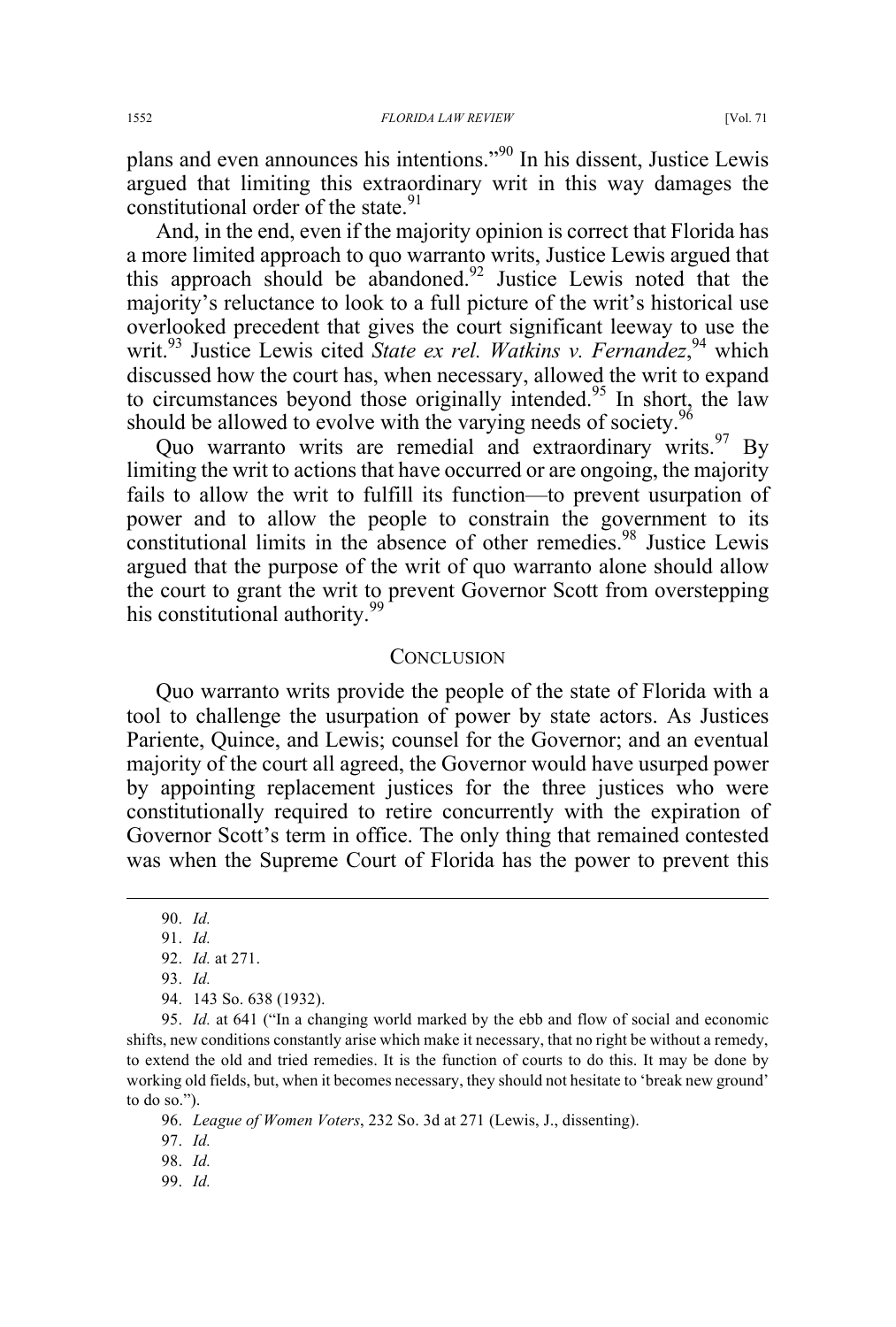usurpation. The Governor argued that it would only be appropriate to challenge the usurpation after the Governor had appointed the three new justices to the Florida Supreme Court—leaving the court to determine its own membership and setting off a constitutional crisis.<sup>100</sup> Justices Ouince and Pariente—and an eventual majority of the court—thought that it would be appropriate only when the Governor actually began the process of nominating the replacement justices, though at some point before the appointment of the justices.<sup>101</sup> Yet, these limits to the use of the quo warranto writ make it insufficient to prevent usurpation.

The consequences of this case highlight the insufficiency of the majority's view, which prevents the court from fashioning a remedy to stop irreversible action before it occurs. Following the court's eventual issuance of the writ, most media outlets portrayed the decision as a defeat for Governor Scott.<sup>102</sup> Yet, a more nuanced view of the decision shows that the Governor had already essentially exercised a power that the court said he did not possess.

The Governor had already impaneled the JNC at the time of the writ and this JNC selected the list of nominees that the newly elected governor chose justices from.<sup>103</sup> And, despite the Florida Bar selecting the Commissioners as an independent check on the governor's power, modern governors have essentially picked these Commission members.<sup>104</sup> In short, a JNC composed entirely of Governor Scott

103. Emergency Petition for Writ of Quo Warranto, *supra* note 60, at 10–11.

 <sup>100.</sup> Governor's Response in Opposition to Petition for Writ of Quo Warranto, *supra* note 15, at 9–11.

<sup>101.</sup> *League of Women Voters*, 232 So. 3d at 267 (Quince, J., concurring).

<sup>102.</sup> *See, e.g.*, Lorelei Laird, *Florida Supreme Court Rules That Current Governor Can't Replace 3 Retiring Justices*, A.B.A. J. (Oct. 16, 2018, 1:30 PM), http://www.abajournal.com/ news/article/florida\_supreme\_court\_rules\_next\_governor\_should\_pick\_three\_new\_justices [https://perma.cc/8BQ9-V767]; Mark J. Stern, *The Florida Supreme Court Just Stopped Rick Scott From Packing It After His Term Ends*, SLATE (Oct. 15, 2018, 5:28 PM), https://slate.com/news-and-politics/2018/10/florida-supreme-court-rick-scott.html [https://perma.cc/C35T-CBJ9].

<sup>104.</sup> While the Board of Governors of The Florida Bar selects nominees for the four members of the Commission, the governor ultimately nominates them to the Commission. FLA. STAT. § 43.291(1)(a) (2018). In turn, the governor may reject the nominees. *Id.* Governor Scott has used this discretion to ensure that the JNC was entirely composed of members of his choosing—as have all governors in the twenty-first century. Diana L. Martin & Donna M. Krusbe, *An Overview of the Selection of Florida's Judiciary*, 16 J. FLA. B. APP. PRAC. SEC., June 1, 2009, at 24. Some have argued that this has effectively neutralized the principles of nonpartisanship behind the judicial nominating scheme implemented in 1972 by Governor Reubin Askew. *See, e.g.*, *The Politicization of Florida's Courts is a Crisis*, S. FLA. SUN SENTINEL (Nov. 30, 2018, 6:00 PM), https://www.sun-sentinel.com/opinion/editorials/fl-op-edit-florida-supreme-court-201811 30-story.html [https://perma.cc/P5KL-U2K2] ("Under Republican governors since 2001, and particularly under Scott, many of Florida's 26 judicial nominating commissions have come to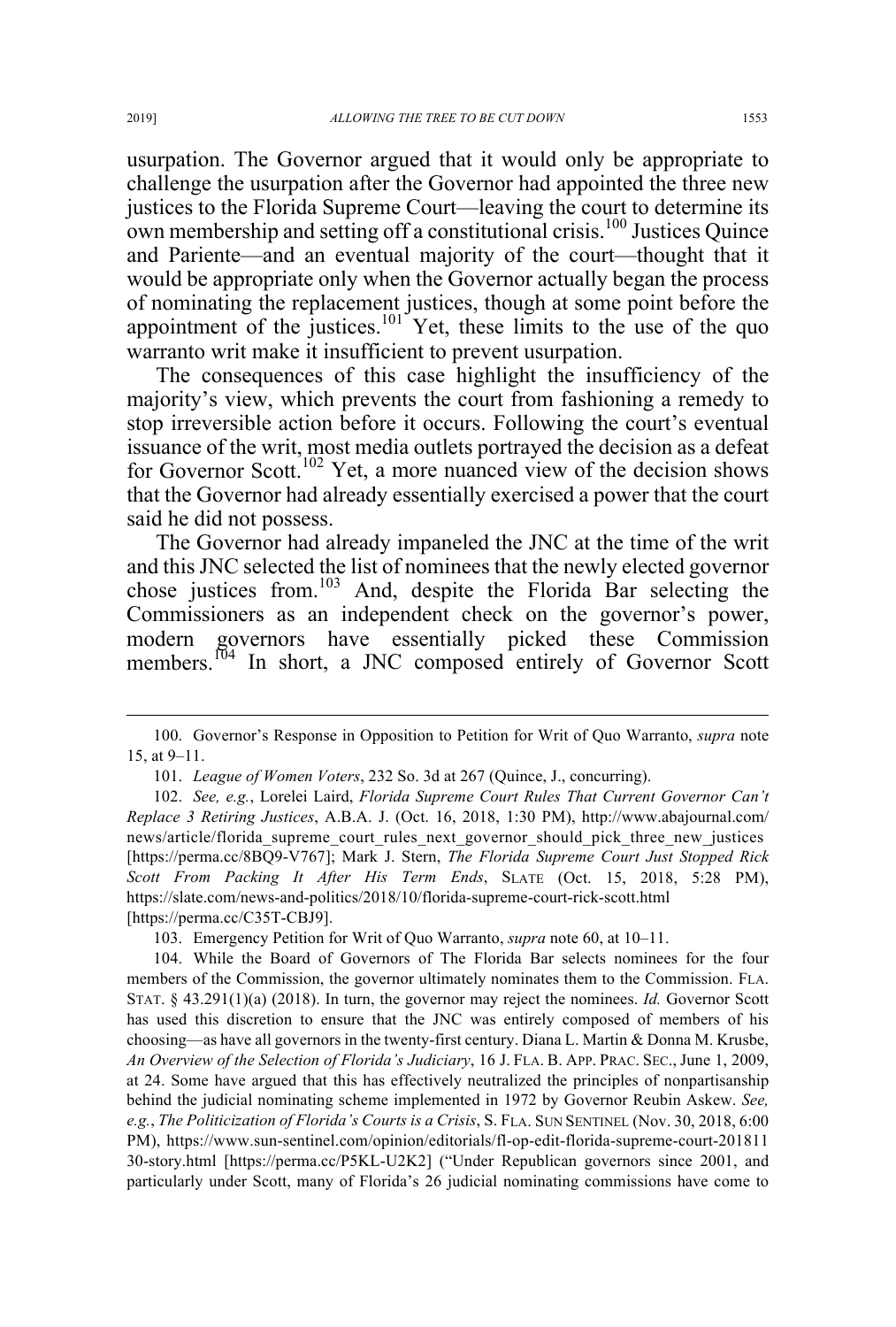appointees created the list of people from which Governor DeSantis was required to pick new justices.<sup>105</sup> Allowing this exercise of power by the outgoing Governor Scott stands in contrast to the Florida constitution's organization of power.106 State constitutions stand as limiting documents, limiting the already substantial power of a state government.<sup>107</sup> To allow a state actor to create a *fait accompli* situation, using powers clearly beyond the scope of the actor's office, is antithetical to the system of power established by the Florida constitution.

And, while Governor Scott was succeeded by a member of his own party, unlike in previous gubernatorial transitions, Governor Scott did not seek compromises with his successor.<sup>108</sup> In appointing controversial picks for agencies and new appellate judges in the final days of his term, Governor Scott showed that he likely intended to keep to his word to replace the three outgoing justices with justices of his own selection—no matter his successor's party affiliation.<sup>109</sup> Governor Scott, despite being constitutionally precluded from selecting three new justices, exercised

 resemble Republican patronage committees. In other words, to be considered, you have to be a Republican.").

105. *See* Carolina Bolado, *11 Names Sent to Fla. Gov.-Elect for 3 High Court Seats*, LAW360 (Nov. 27, 2018, 9:20 PM), https://www.law360.com/articles/1105437/11-names-sent-to-fla-govelect-for-3-high-court-seats [https://perma.cc/Z36D-RGHL].

106. *See* FLA. CONST. art. I, § 1 ("All political power is inherent in the people. The enunciation herein of certain rights shall not be construed to deny or impair others retained by the people.").

107. The Tenth Amendment to the United States Constitution states that "[t]he powers not delegated to the United States by the Constitution, nor prohibited by it to the States, are reserved to the States respectively, or to the people." U.S. CONST. amend. X. State governments are free to grant freedoms, rights, and privileges above the floor of the federal Constitution and each serve as laboratories for innovation in this regard. *See* William J. Brennan, Jr., *State Constitutions and the Protection of Individual Rights*, 90 HARV. L. REV. 489, 491 (1977). The state constitution also serves as the limit on the scope of state governmental power, ensuring that the people retain the remaining power. *See, e.g.*, FLA. CONST. art. I, § 1 ("All political power is inherent in the people. The enunciation herein of certain rights shall not be construed to deny or impair others retained by the people."); HAW.CONST. art. 1 § 1 ("All political power of this State is inherent in the people and the responsibility for the exercise thereof rests with the people."); TEX. CONST. art. I, § 2 ("All political power is inherent in the people, and all free governments are founded on their authority, and instituted for their benefit."); WYO. CONST. art. 1, § 1 ("All power is inherent in the people, and all free governments are founded on their authority. . . .").

108. *See* Marc Caputo & Matt Dixon, *Rick Scott Blindsides DeSantis on His Way Out*, POLITICO (Jan. 10, 2019, 5:00 AM), https://www.politico.com/story/2019/01/10/rick-scottflorida-governor-ron-desantis-1093598 [https://perma.cc/77UZ-Z5CB] (detailing a number of slights by Governor Scott—including throwing an inaugural party for Scott's Senate swearing in at the Governor's Mansion after Governor DeSantis had already moved in—leading to a "contentious handoff").

109. Governor Scott appointed five judges the afternoon of his last day in office and appointed Carlos Beruff, a controversial Florida developer and friend of Governor Scott, to the Florida Wildlife Commission. *Id.*